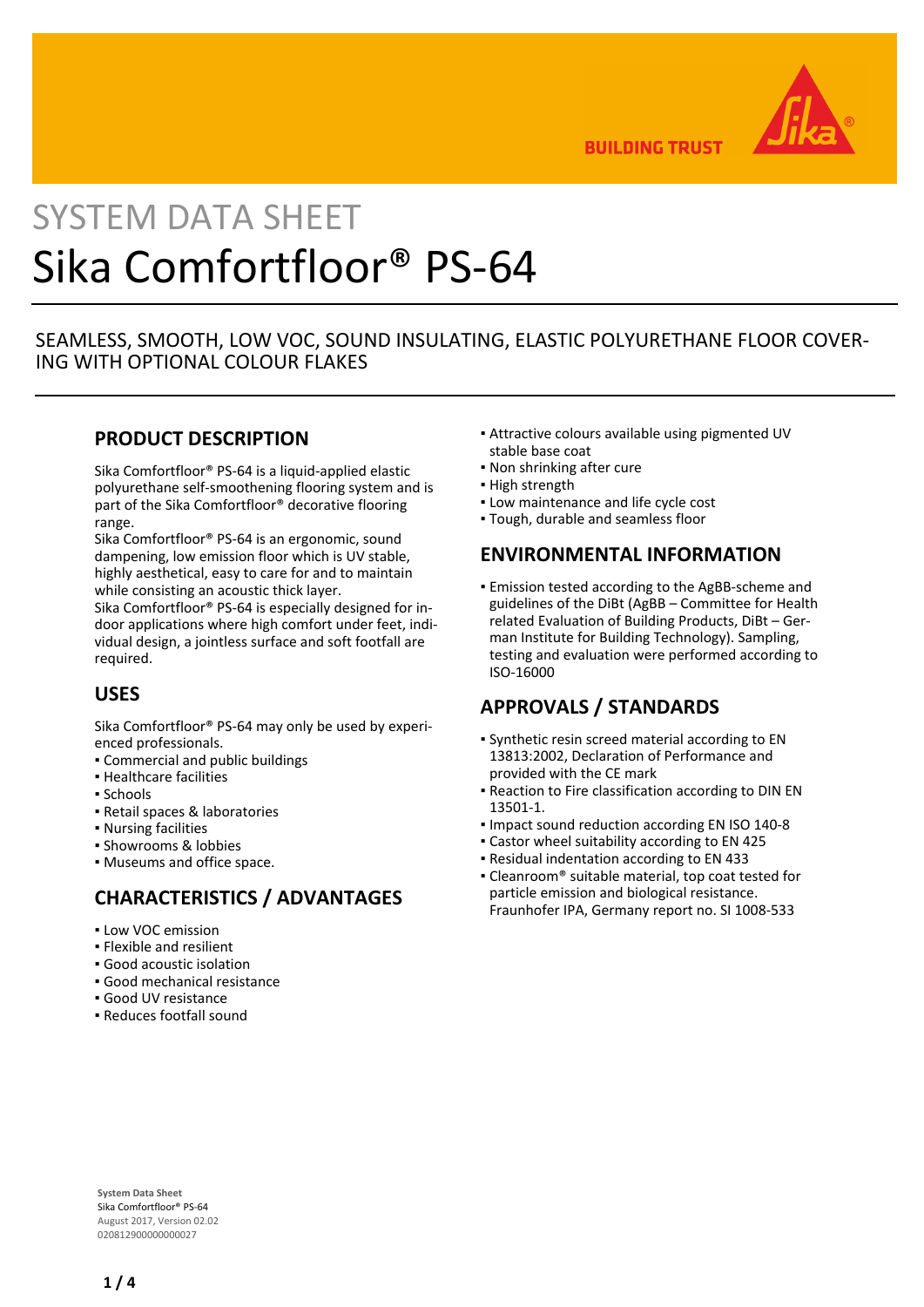#### **System Structure Sika Comfortfloor® PS-64**



|                                              | Layer                                                                                                                                                          | Product                                                                      |  |  |
|----------------------------------------------|----------------------------------------------------------------------------------------------------------------------------------------------------------------|------------------------------------------------------------------------------|--|--|
|                                              | 1. Primer                                                                                                                                                      | Sikafloor®-156/-161<br>Sikafloor®-320<br>Sikafloor®-3000                     |  |  |
|                                              | 2. Acoustic layer                                                                                                                                              |                                                                              |  |  |
|                                              | 3. Base coat                                                                                                                                                   |                                                                              |  |  |
|                                              | 4. Top coat                                                                                                                                                    | Sikafloor®-304                                                               |  |  |
|                                              | As optional base coat Sikafloor®-300 can be used. Note that the approvals on emissions will be affected.<br>Please refer to the individual Product Data Sheet. |                                                                              |  |  |
| <b>Chemical base</b>                         | Polyurethane                                                                                                                                                   |                                                                              |  |  |
| Appearance                                   | Smooth, matt finish                                                                                                                                            |                                                                              |  |  |
| Colour                                       | Available in almost unlimited choice of colour shades.                                                                                                         |                                                                              |  |  |
| <b>Nominal Thickness</b>                     | $\approx$ 6 mm                                                                                                                                                 |                                                                              |  |  |
| Volatile organic compound (VOC) con-<br>tent | mands for indoor air quality and low VOC emitting products AgBB                                                                                                | Very low content of Volatile Organic Compounds. It fulfils the stringent de- |  |  |

## **TECHNICAL INFORMATION**

| <b>Shore A Hardness</b>          | $\approx$ 84 (14 days /+23 °C)                                                                                                                       | (DIN 53505)    |  |
|----------------------------------|------------------------------------------------------------------------------------------------------------------------------------------------------|----------------|--|
| <b>Castor chair resistance</b>   | No damage (25000 cycles)                                                                                                                             | (EN 425:1994)  |  |
| <b>Resistance to Impact</b>      | Class I                                                                                                                                              | (ISO 6272)     |  |
| Indentation                      | $0.10$ mm                                                                                                                                            | (EN 433:1994)  |  |
| <b>Tensile Strength</b>          | $\sim$ 1.0 N/mm <sup>2</sup> (14 days/+23°C/Base coat)                                                                                               | (DIN 53504)    |  |
| <b>Tensile Adhesion Strength</b> | $> 1.5$ N/mm <sup>2</sup>                                                                                                                            | (EN 13892-8)   |  |
| <b>Tear Strength</b>             | $\sim$ 11 N/mm (Base coat)                                                                                                                           | $(ISO 34-1)$   |  |
| <b>Elongation at Break</b>       | $\sim$ 70 % (14 days / +23 °C / Base coat)                                                                                                           | (DIN 53504)    |  |
| <b>Reaction to Fire</b>          | $Cfl-S1$                                                                                                                                             | (EN 13501-1)   |  |
| <b>Chemical Resistance</b>       | Sika Comfortfloor® PS-64 always has to be sealed with Sikafloor®-304 W.<br>Refer to the chemical resistance of Sikafloor®-304 W.                     |                |  |
| <b>USGBC LEED Rating</b>         | Conforms Section EQ (Indoor Environmental Quality), Credit 4.2 Low-Emit-<br>ting Materials Paints and Coatings. Calculated VOC content $\leq$ 50 g/l |                |  |
| <b>Sound Insulation</b>          | 12 dB                                                                                                                                                | (EN ISO 140-8) |  |
| Skid / Slip Resistance           | (DIN 51130)<br>R 10                                                                                                                                  |                |  |

**System Data Sheet** Sika Comfortfloor® PS-64 August 2017, Version 02.02 020812900000000027



**BUILDING TRUST**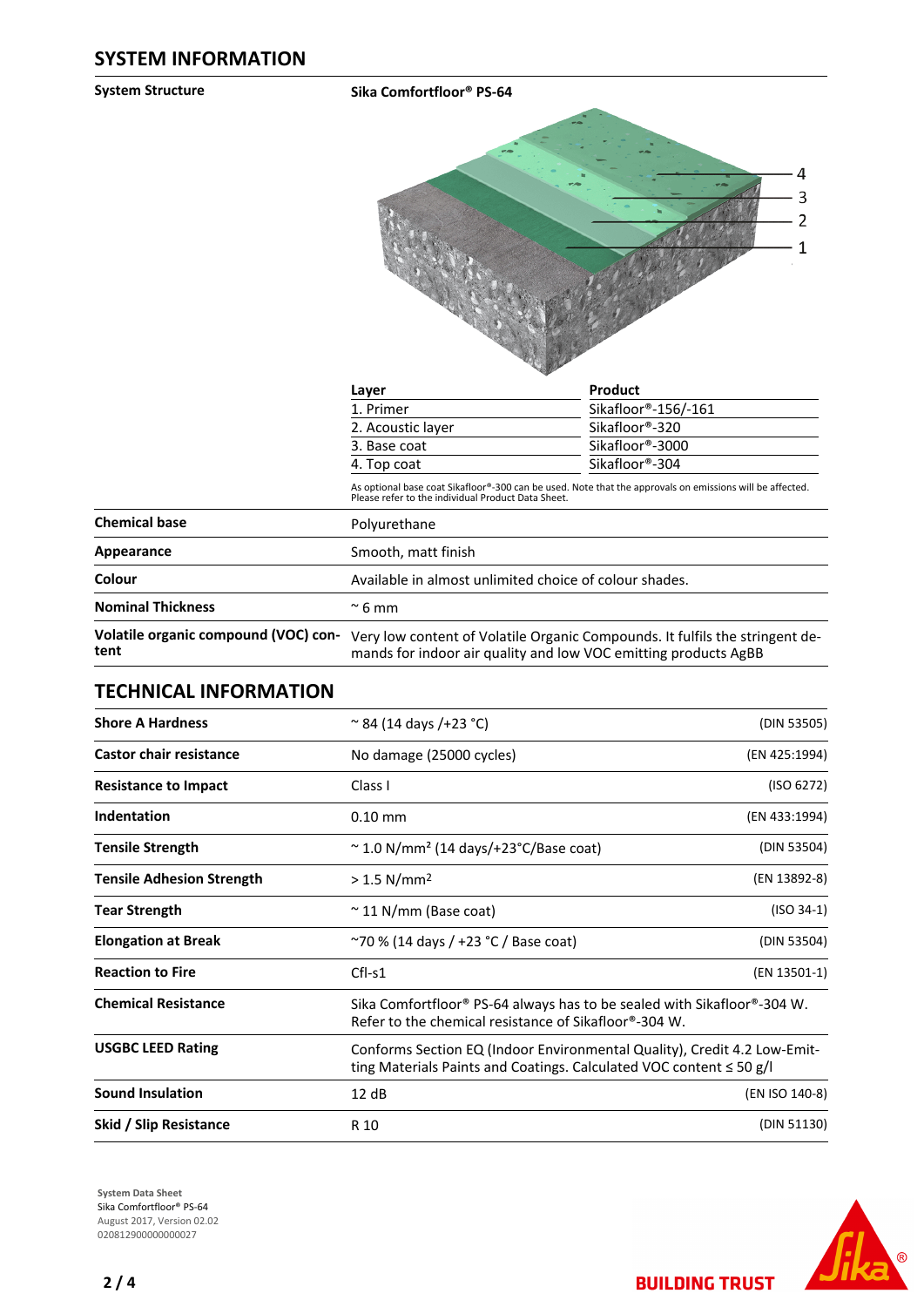## **APPLICATION INFORMATION**

| Consumption                          | Layer                | Product                                                                                                                                                                                    |                      | Consumption                                                                                                                                                                                                                                        |  |  |
|--------------------------------------|----------------------|--------------------------------------------------------------------------------------------------------------------------------------------------------------------------------------------|----------------------|----------------------------------------------------------------------------------------------------------------------------------------------------------------------------------------------------------------------------------------------------|--|--|
|                                      | 1. Primer            |                                                                                                                                                                                            | Sikafloor®-156/-161  | $\sim$ 0.4 kg/m <sup>2</sup> /layer                                                                                                                                                                                                                |  |  |
|                                      | 2. Acoustic layer    | Sikafloor®-320                                                                                                                                                                             |                      | $~^{\sim}3.5~\text{kg/m}^2$                                                                                                                                                                                                                        |  |  |
|                                      | 3. Base coat         | Sikafloor®-3000                                                                                                                                                                            |                      | $^{\sim}$ 2.8kg/m <sup>2</sup> (2 mm)                                                                                                                                                                                                              |  |  |
|                                      | 4. Top coat          | Sikafloor®-304 W +5%<br>water                                                                                                                                                              |                      | $\sim$ 0.13 kg/m <sup>2</sup> /layer                                                                                                                                                                                                               |  |  |
|                                      |                      | Consumptions are theoretical and do not include any wastage or addition-<br>al materials needed due to porosity, substrate profile etc.                                                    |                      |                                                                                                                                                                                                                                                    |  |  |
| <b>Product Temperature</b>           |                      | +15 °C min. / +30 °C max.                                                                                                                                                                  |                      |                                                                                                                                                                                                                                                    |  |  |
| <b>Ambient Air Temperature</b>       |                      | +15 °C min. / +30 °C max.                                                                                                                                                                  |                      |                                                                                                                                                                                                                                                    |  |  |
| <b>Relative Air Humidity</b>         | 80 % max.            |                                                                                                                                                                                            |                      |                                                                                                                                                                                                                                                    |  |  |
| <b>Dew Point</b>                     | floor finish         | Beware of condensation!<br>The substrate and uncured floor must be at least $3^{\circ}$ C above dew point to<br>reduce the risk of condensation or other disturbance of the surface on the |                      |                                                                                                                                                                                                                                                    |  |  |
| <b>Substrate Temperature</b>         |                      | +15 °C min. / +30 °C max.                                                                                                                                                                  |                      |                                                                                                                                                                                                                                                    |  |  |
| <b>Substrate Moisture Content</b>    |                      |                                                                                                                                                                                            |                      | Sika Comfortfloor® PS-64 can be installed on substrates with moisture con-<br>tent of max. 4% (checked by Tramex). The substrate needs to be visibly dry<br>and have adequate pull-off strength min 1.5 N/mm <sup>2</sup> . Check rising moisture. |  |  |
| <b>Applied Product Ready for Use</b> | <b>Temperature</b>   | <b>Foot traffic</b>                                                                                                                                                                        | <b>Light traffic</b> | <b>Full cure</b>                                                                                                                                                                                                                                   |  |  |
|                                      | +15 $^{\circ}$ C     | $\approx$ 30 hours                                                                                                                                                                         | $~\sim$ 48 hours     | $~\sim$ 6 days                                                                                                                                                                                                                                     |  |  |
|                                      | $+20 °C$             | $~\sim$ 16 hours                                                                                                                                                                           | $\approx$ 24 hours   | $\sim$ 4 days                                                                                                                                                                                                                                      |  |  |
|                                      | +30 °C               | $\approx$ 12 hours                                                                                                                                                                         | $~\sim$ 18 hours     | $\sim$ 3 days                                                                                                                                                                                                                                      |  |  |
|                                      | substrate conditions |                                                                                                                                                                                            |                      | Note: Times are approximate and will be affected by changing ambient and                                                                                                                                                                           |  |  |

## **PRODUCT INFORMATION**

| Packaging                 | Please refer to the individual Product Data Sheets |
|---------------------------|----------------------------------------------------|
| <b>Shelf Life</b>         | Please refer to the individual Product Data Sheets |
| <b>Storage Conditions</b> | Please refer to the individual Product Data Sheets |

## **MAINTENANCE**

#### **CLEANING**

Please refer to the Sikafloor®- Cleaning Regime

## **FURTHER DOCUMENTS**

#### **Substrate Quality & Preparation**

Please refer to Sika Information Manual: "Evaluation and preparation of surfaces for flooring systems".

#### **Application Instructions**

Please refer to Sika Information Manual: "Mixing & Application of flooring systems".

#### **Maintenance**

Please refer to "Sikafloor®- Cleaning regime".

## **LIMITATIONS**

- Freshly applied Sikafloor® products must be protec-▪ ted from damp, condensation and water for at least 24 hours.
- Uncured material reacts in contact with water (foam-

**System Data Sheet** Sika Comfortfloor® PS-64 August 2017, Version 02.02 020812900000000027

#### ing).

- **.** During application care must be taken that no sweat drops into fresh Sikafloor® products (wear head and wrist bands).
- **For exact colour matching, ensure the Sikafloor®** product in each area is applied from the same control batch number.
- **.** Under certain conditions, underfloor heating or high ambient temperatures combined with high point loading, may lead to imprints in the resin.
- **.** If heating is required do not use gas, oil, paraffin or other fossil fuel heaters, these produce large quantities of both CO2 and H2O water vapour, which may adversely affect the finish. For heating use only electric powered warm air blower systems.

## **VALUE BASE**

All technical data stated in this Product Data Sheet are based on laboratory tests. Actual measured data may vary due to circumstances beyond our control.

**BUILDING TRUST**